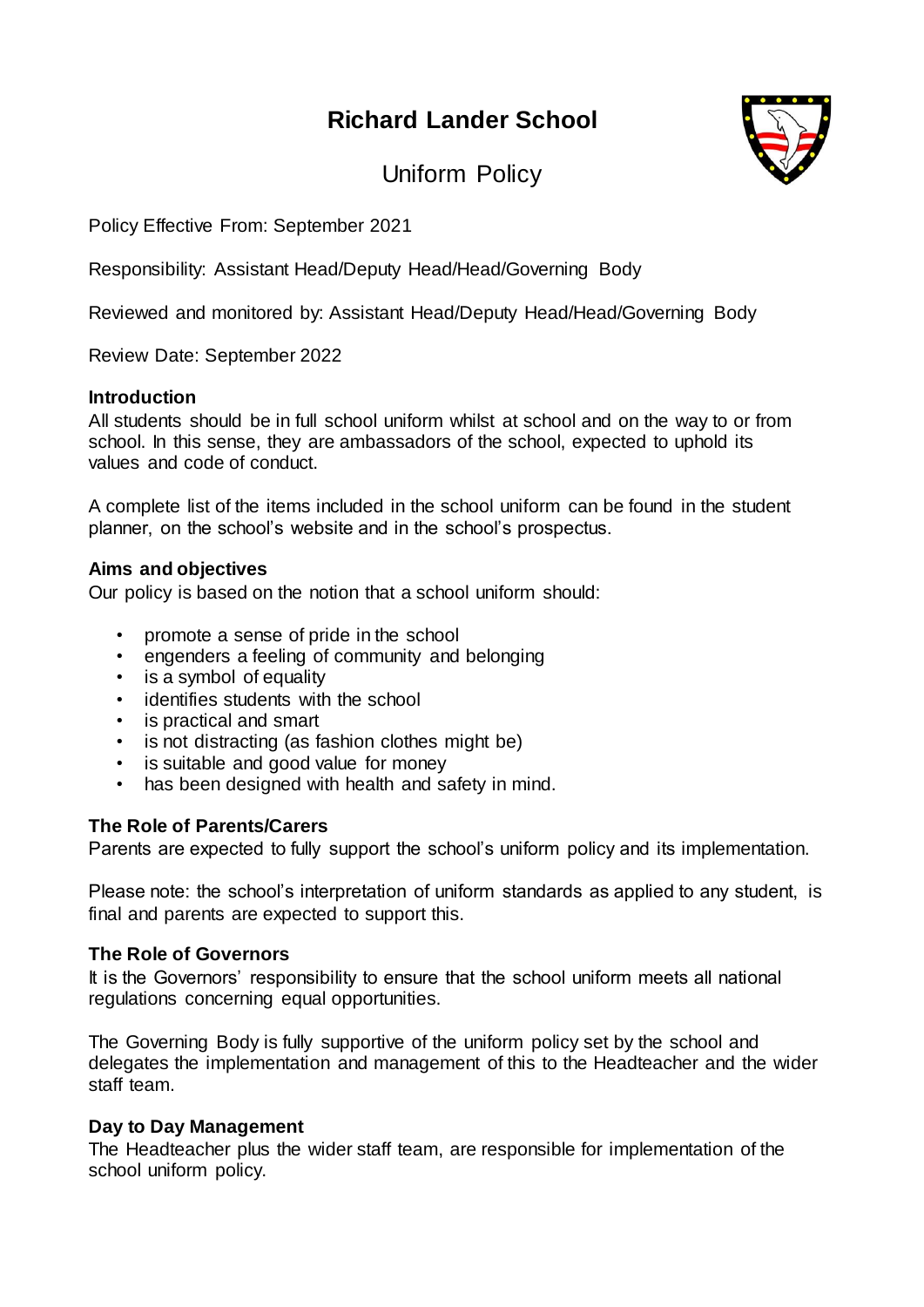The Tutor should address issues as they arise, during morning and afternoon tutorial sessions. This should be supported by teachers and support staff during lessons, break times etc. Should an issue be more problematic or persistent, it will be elevated to the Student Support team and Pastoral Assistant Heads.

For minor breaches of school Uniform Policy, staff should use professional judgement in issuing direction or sanction. This includes a student being:

- issued with replacement items by the Student Support team<br>• issued with a slip, to acknowledge the issue has been dealt
- issued with a slip, to acknowledge the issue has been dealt with
- required, where reasonable, to adjust their uniform (e.g.: the removal of makeup)<br>•  $\frac{1}{2}$  given a fixed time neriod in which to rectify the issue (normally the next day)
- given a fixed time period in which to rectify the issue (normally the next day)
- issued a detention or internal isolation (normally for repeated incident or rude and non-complaint attitude)
- sent home to change into correct uniform, in consultation with parents (only an Assistant Head or other member of the Senior Leadership team can issue this sanction).

As per the detail above, the school's interpretation of the uniform code is final and so is its' sanctions. Parents are expected to support this.

#### **Non-uniform days**

Non-uniform days are occasionally used to reward students or to raise funds for charity/charitable causes. In these circumstances, standards of dress should:

- be safe and practical for school use
- not promote unacceptable themes drugs, violence, racism etc.
- be appropriate in fashion and not be too revealing

#### **Monitoring and review**

When monitoring this policy, the Senior Leadership Team will seek the views of students, staff, parents, and governors. It will review standards and report to Governors if there are issues or if it intends to change the code in any minor respect. Major issues about changing the uniform (e.g.: moving towards a wholly different uniform) will involve consultation with students, staff, parents and the Governing Body. This policy will be reviewed by the Senior Leadership Team every two years. Issues arising out of this will be presented to the Students and Curriculum Committee of the Governing Body.

#### **Supplementary Guidance to the Interpretation of School Uniform**

#### **Coats**

The only jackets permissible to be worn to and from school are waterproof ones, not ones which are 'fashion' jackets. No outdoor coats to be worn in the building (these can be stored in lockers)

#### **RLS Jumper/Cardigan**

The school jumper/cardigan is a requirement and must be worn to school each day. It is not an optional item. (No other sweatshirt or hoodie is acceptable, even on the way to or from school)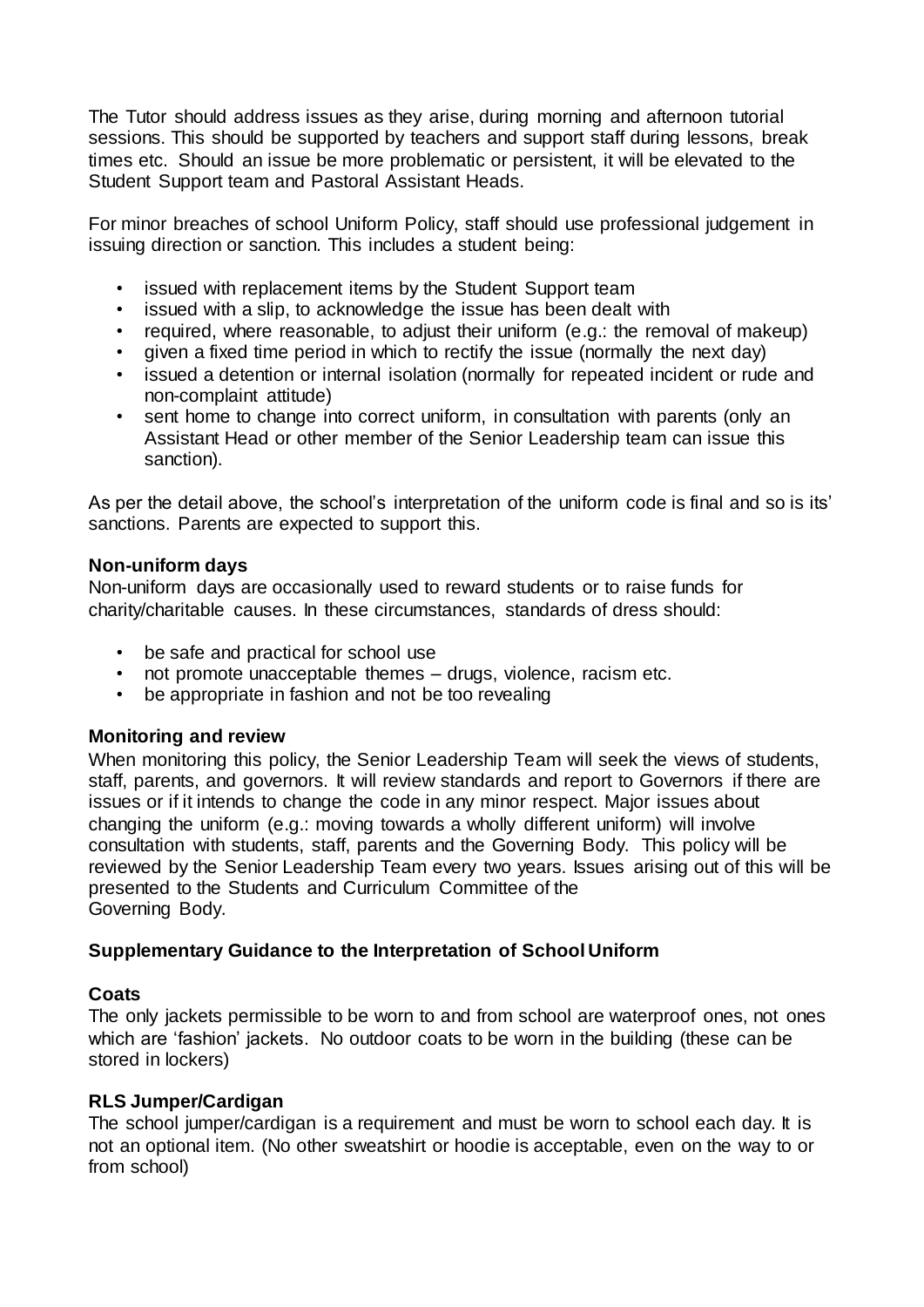## **Trousers**

Trousers should be black and of a traditional style, of the sort that will hold a crease in the leg. Year 7 students and those who are new to the school should wear the official RLS logo trousers sold by Trutex. Fashion trousers with added details such as studs, logos or extra-large buttons, skinny or extra wide trousers, denim (or denim looking) or cord trousers are not acceptable.

#### **Shorts**

As of summer term 2018, Richard Lander School have introduced a pair of formal school shorts to the school uniform. These are only available from Trutex uniform supplier. The shorts have an embroidered school dolphin emblem on the hem. The shorts can be worn by both boys and girls, all year.

## **Skirts**

The only skirt allowed is the official RLS skirt which must be purchased from Trutex. This must be knee length

# **Belts**

Belts should be slim and black.

## **Shoes**

The school would prefer students wear formal black shoes. It does however, give students the option to wear black trainers, so long as they do not contain any logo or other marking which is not black.

For health and safety reasons, the school does not permit high heels, platform shoes, sandals, backless shoes or flip flops. Boots of any variety are also not permitted.

# **Hats**

These may be worn to and from school, but are not to be worn whilst on school premises.

# **Tights / Socks**

No footless or patterned tights. Socks should be black and comfortably cover the ankle or knee-length. 'Over-the-knee' or 'trainer' socks are not permitted.

#### **Jewellery**

On health and safety grounds, students are not permitted to wear jewellery, other than one pair of small studs (one in each ear), one small ring and a watch. (No other piercings are allowed-i.e. nose, tongue, lip, eyebrow etc.)

#### **Extreme haircuts**

The school does not permit students to have extreme haircuts (e.g. Mohican, skin heads, sculpting, multi coloured etc.) or haircuts that could serve as a distraction to other children.

#### **Make-up**

We would prefer students not to wear make-up. However, if it is worn, it should be light and discrete.

#### **Nails**

Nail varnish and/or false nails of any variety should not be worn in school.